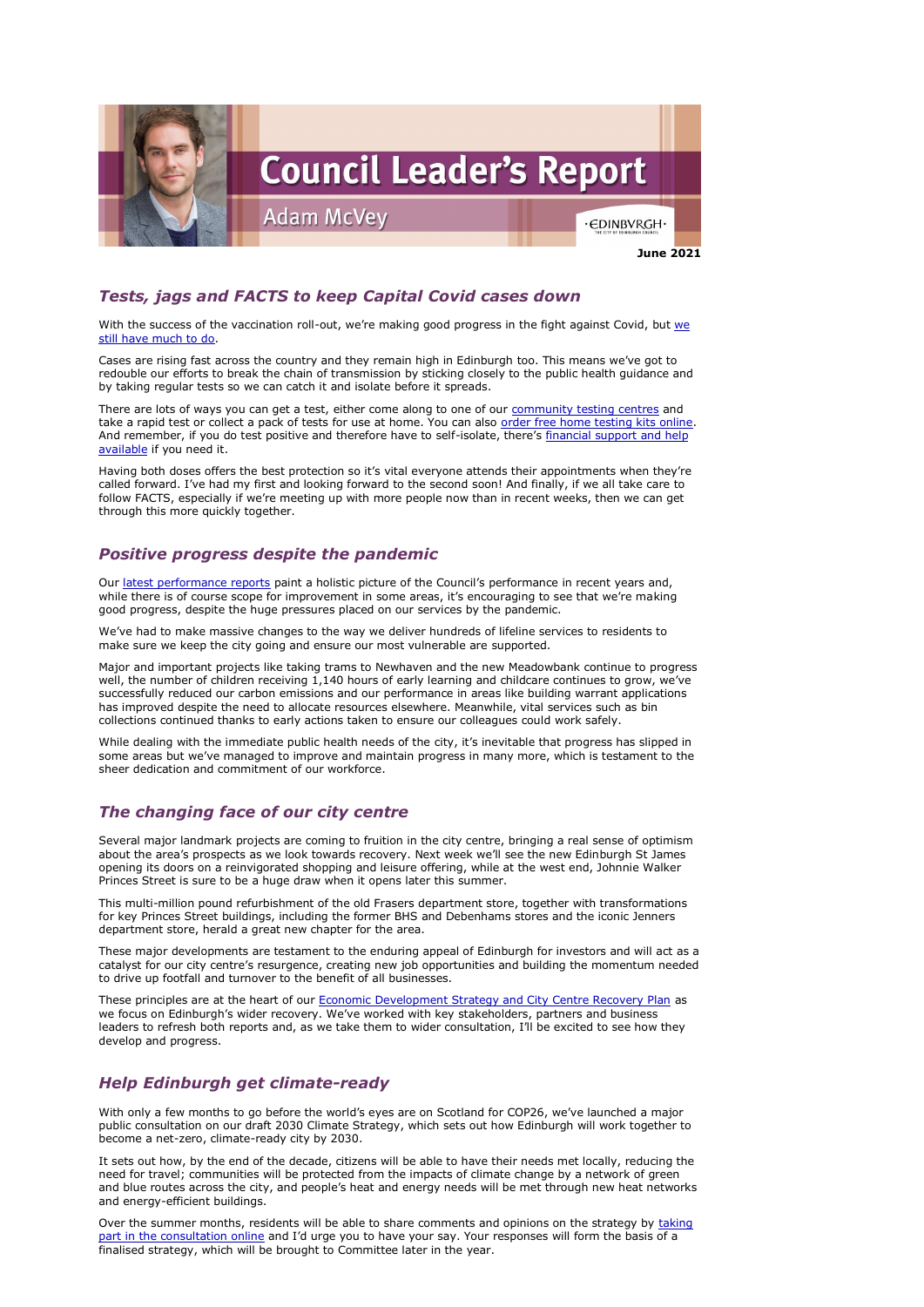#### *Supporting business to help Edinburgh recover*

We've seen an incredible amount of innovation from traders who've been hit so hard by this pandemic taking their businesses online, developing takeaway offers and diversifying to keep going as circumstances have changed.

We're committed to doing everything we can to support businesses and help them bounce back. Over the past year, we've made 19,000+ payments totaling over £250 million through Scottish Government-provided grant funds to help businesses to stay afloat. And we're in ongoing discussions with the Scottish Government around support for businesses while we remain in level 2.

Through the Edinburgh Guarantee, we're actively working with our partners to increase training opportunities for people looking to get into hospitality. This piece of work will be finalised in the coming weeks and, together with the wider loined Up For lobs network, we hope it'll make a real difference.

We also continue to look at where sectors are struggling, where there are gaps and how we can help with additional training support. We're seeing that the hospitality sector, in particular, is experiencing a real skills shortage after workers were forced to find work elsewhere during prolonged lockdown periods, plus the loss of students and impact of Brexit.

Our plans for a Low Emission Zone (LEZ) are one step closer after councillors approved a city centre zone [for consultation.](https://democracy.edinburgh.gov.uk/documents/s34876/7.4%20-%20LEZ%20Preferred%20Scheme_Final.pdf) The LEZ is key to cleaner air tackling the impacts poor air quality can have on the health of our residents. Not only will it significantly reduce harmful emissions, but its introduction next year will have a knock-on effect around the city businesses, transport providers and other private vehicles convert to lower-emission options to comply with the changes.

### *Transporting Edinburgh to a safer, more sustainable future*

Please be assured that the majority of vehicles won't be affected by the measures thanks to already being compliant and, for those that aren't, enforcement won't begin until 2024 to help people adjust. Exemptions for blue badge holders and other essential vehicles will also be in place.

As part of the [City Mobility Plan,](https://www.edinburgh.gov.uk/city-mobility-plan-1) the LEZ is central to our ambitions to create a healthier and more sustainable future for Edinburgh. This ethos has guided our [assessment of the future of Edinburgh's Spaces](https://democracy.edinburgh.gov.uk/documents/s34888/7.1%20-%20Potential%20Retention%20of%20SfP%20measures.pdf)  [for People schemes.](https://democracy.edinburgh.gov.uk/documents/s34888/7.1%20-%20Potential%20Retention%20of%20SfP%20measures.pdf) Since their introduction, so many people have benefited from the changes, from giving residents the confidence to try out cycling to providing space for families to stroll to the park. We know not all of the changes have worked as well, and I look forward to a constructive discussion on the longer-term replacement for schemes we propose to keep in place, as well as improvements in areas where schemes are removed.

Of course, we need to get the basics right if we are to help the public make sustainable transport choices so I'm delighted that councillors also approved a comprehensive [review of winter weather maintenance.](https://democracy.edinburgh.gov.uk/documents/s34877/7.5%20-%20Winter%20Maintenance%20Review%20-%202020-21_170621_v1.6.pdf) Amongst the actions based on lessons learned from last year will be a doubling of gritting provision for pavements and work to plug gaps in the city's network of gritted cycle routes. These efforts will be bolstered too by the agreement of an additional *£6m* investment in improving our roads and pavements, providing a safer environment for all road users.

### *Mapping out 20-minute neighbourhoods for Edinburgh*

Earlier this month, a new strategy was approved that will find ways for residents to meet their daily needs within 20 minutes of their homes by walking, using public transport, wheeling or cycling. This brand new approach for the Capital aims to deliver more sustainable places, improve public services, and build on what is already a powerful sense of local community across the city.

[Twenty-minute neighbourhoods](https://democracy.edinburgh.gov.uk/documents/s34667/Item%207.10%20-%2020-Minute%20Neighbourhood%20Strategy%20-%20Living%20Well%20Locally.pdf) are about helping local people access the services they need, where and when they need them. They're also a way of empowering communities, fostering stronger partnership working at a local level and, where appropriate, delivering multiple services from stand-alone 'hubs'.

We know this can help organisations work more efficiently within our communities, providing better outcomes for our residents. I'm very much looking forward to seeing this pivotal project move ahead.

### *There's no place like home*

It was great to see the valuable work done through our [Rapid Rehousing Transition Plan](https://www.edinburgh.gov.uk/news/article/13228/edinburgh-council-prevents-more-than-300-households-falling-into-homelessness-thanks-to-new-approaches) recognised this month. The multi-pronged approaches we're taking to prevent homelessness, reduce pressures on our temporary accommodation and reduce the number of people rough sleeping are making positive steps in

the right direction.

In just over a year, 324 households living in the private rented sector have been prevented from becoming homeless thanks to the Council's Private Rented Service (PRS) Team, which has helped them keep their existing tenancy or to move to a new private or mid-market rent-secure tenancy. Edinburgh Help to Rent has supported this work by providing rent deposit guarantee bonds for 50 households since February 2020.

This comes as we also [celebrate helping 250 households into affordable, safe and warm mid-market rented](https://www.edinburgh.gov.uk/news/article/13233/edinburgh-living-celebrates-housing-its-first-250-tenants-in-affordable-and-energy-efficient-homes)  [homes through our Edinburgh Living partnership](https://www.edinburgh.gov.uk/news/article/13233/edinburgh-living-celebrates-housing-its-first-250-tenants-in-affordable-and-energy-efficient-homes). It's fantastic to hear how we're making a real difference to individuals and families on low to medium incomes by helping them secure quality properties, improving the diversity of communities and promoting the regeneration of parts of Edinburgh.

#### *Festivals' return puts Culture back at centre stage*

After the challenging year we've all had the disappointment of not being able to enjoy the festivals in the usual way last year, it's fantastic we're now on the cusp of another Edinburgh festival summer – albeit one with a difference.